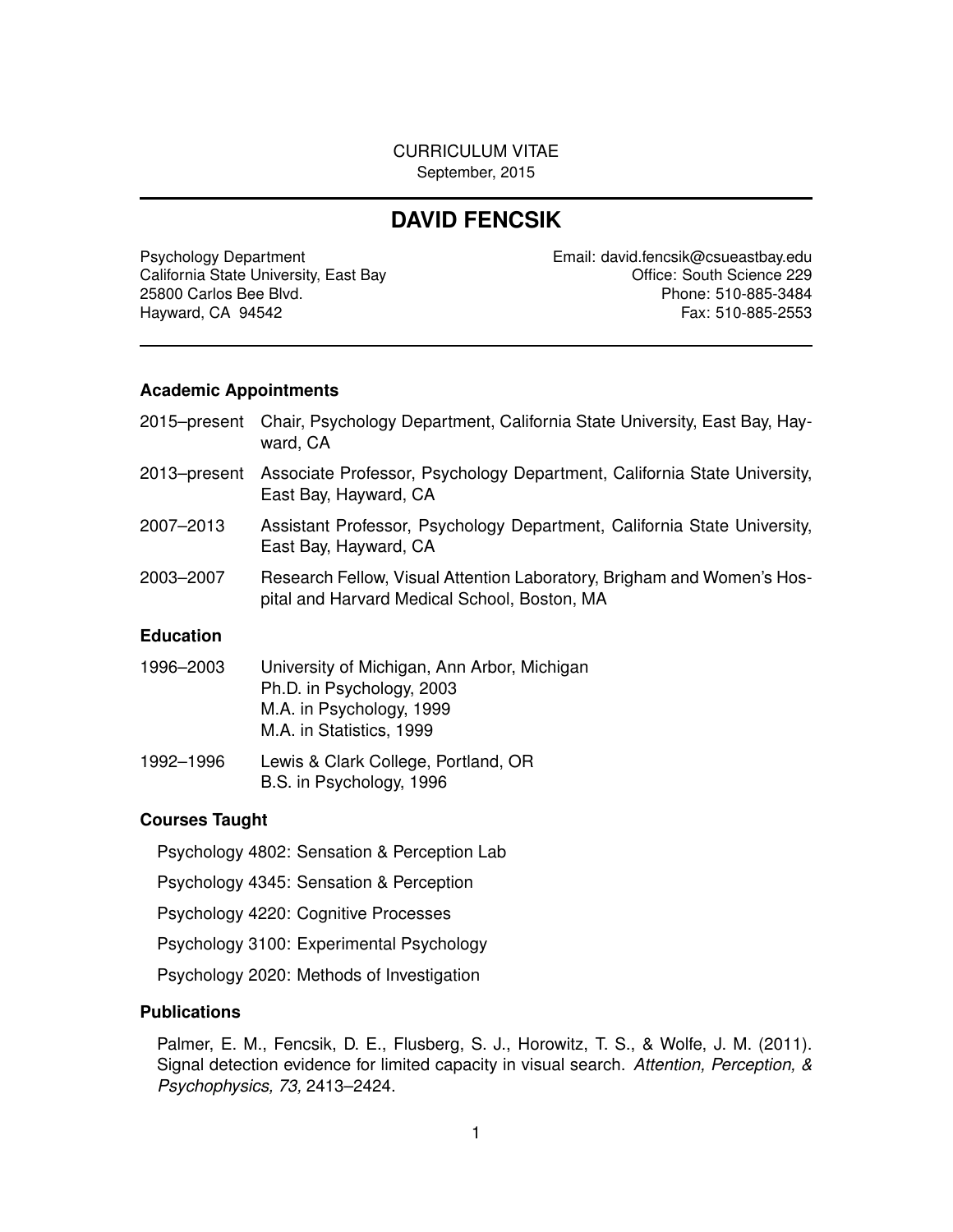Fencsik, D. E., Klieger, S. B., & Horowitz, T. S. (2007). The role of location and motion information in the tracking and recovery of moving objects. *Perception & Psychophysics, 69,* 567–577.

Horowitz, T. S., Fine, E. M., Fencsik, D. E., Yurgenson, S., & Wolfe, J. M. (2007). Fixational eye movements are not an index of covert attention. *Psychological Science, 18,* 356–363.

Horowitz, T. S., Fencsik, D. E., Fine, E. M., Yurgenson, S., & Wolfe, J. M. (2007). Microsaccades and attention: Does a weak correlation make an index? Reply to Laubrock, Engbert, Rolfs, & Kliegl (2007). *Psychological Science, 18,* 367–368.

Horowitz, T. S., Klieger, S. B., Fencsik, D. E., Yang, K. K., Alvarez, G. A., & Wolfe, J. M. (2007). Tracking unique objects. *Perception & Psychophysics, 69,* 172–184.

Fencsik, D. E., Urrea, J., Place, S. S., Wolfe, J. M., & Horowitz, T. S. (2006). Velocity cues improve visual search and multiple object tracking. *Visual Cognition, 14,* 92–95.

Horowitz, T. S., Birnkrant, R. S., Fencsik, D. E., Tran, L., & Wolfe, J. W. (2006). How do we track invisible objects? *Psychonomic Bulletin & Review, 13,* 516–523.

Gehring, W. J. & Fencsik, D. E. (2001). Functions of the medial frontal cortex in the processing of conflict and errors. *Journal of Neuroscience, 21,* 9430–9437.

Schumacher, E. H., Seymour, T. L., Glass, J. M., Fencsik, D. E., Lauber, E. J., Kieras, D. E., & Meyer, D. E. (2001). Virtually perfect timesharing in dual-task performance: Uncorking the central cognitive bottleneck. *Psychological Science, 12,* 101–108.

#### **Doctoral Dissertation**

*Representation and Processing of Objects and Object Features in Visual Working Memory*. Committee: David Meyer (chair), William Gehring, David Kieras, and Patricia Reuter-Lorenz.

#### **Presentations at National Conferences (CSUEB Students/Alumni are in bold)**

Fencsik, D., **Wendel, L.**, Wolfe, J., & Horowitz, T. (2011, May). *Faster is more efficient in visual search for motion.* Poster presented at the 11th Annual Meeting of the Vision Sciences Society, Naples, FL.

Palmer, E., Fencsik, D., Horowitz, T., & Wolfe, J. (2011, May). *Signal detection evidence for an attentional bottleneck in spatial configuration visual search.* Poster presented at the 11th Annual Meeting of the Vision Sciences Society, Naples, FL.

Fencsik, D., Place, S., **Johnson, M.**, & Horowitz, T. (2010, May). *Rapid recovery of moving targets following task disruption.* Poster presented at the 10th Annual Meeting of the Vision Sciences Society, Naples, FL.

Rich, A., English, T., & Fencsik, D. E. (2010, May). *Visual working memory for multiple feature changes: Evidence from synaesthesia.* Poster presented at the 10th Annual Meeting of the Vision Sciences Society, Naples, FL.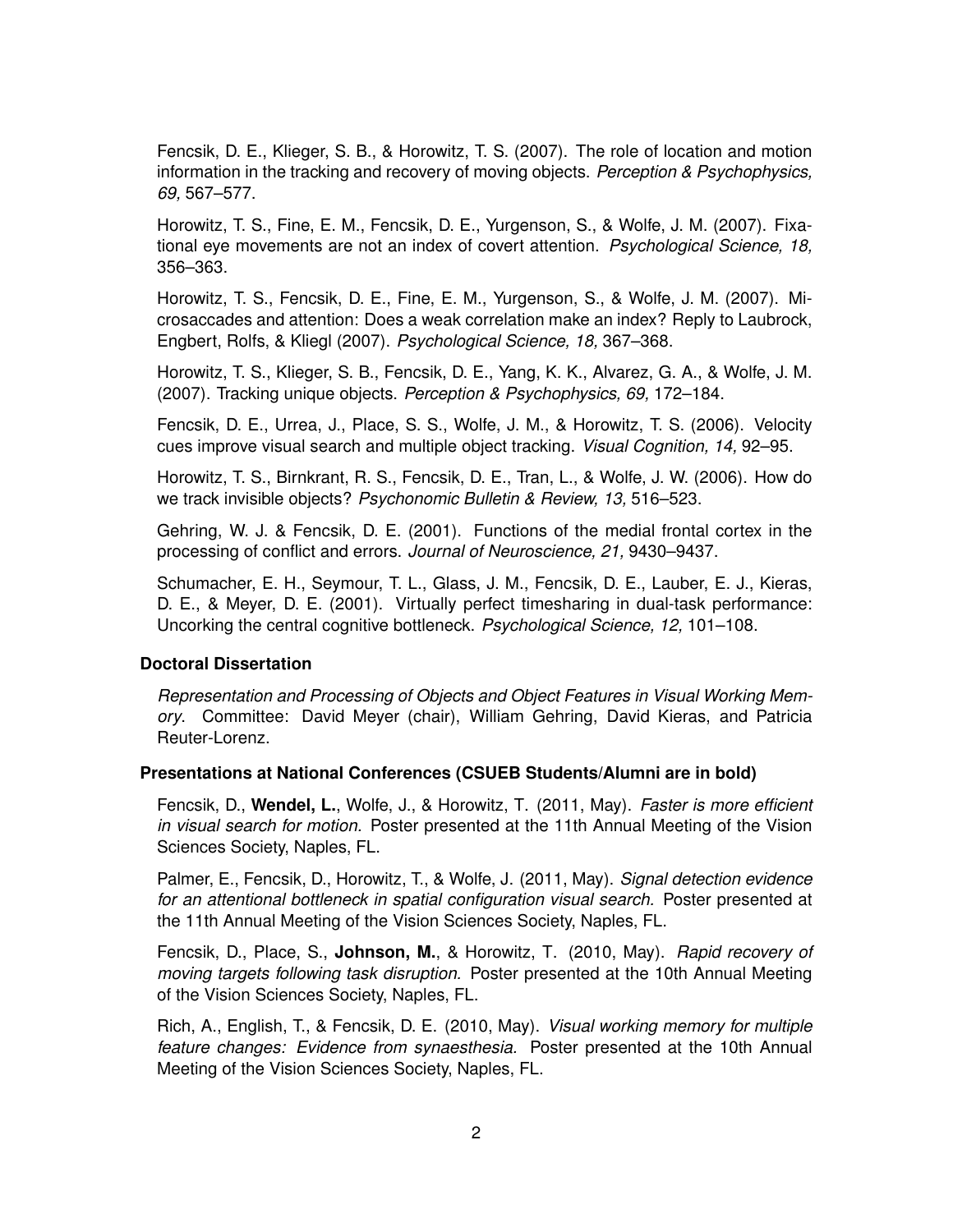Fencsik, D. E., **Wendel, L. V.**, Wolfe, J. M., & Horowitz, T. S. (2009, November) *Faster moving targets are detected efficiently in visual search.* Poster presented at the 50th Annual Meeting of the Psychonomic Society, Boston, MA.

Fencsik, D. E., & **Heaton, J. L.** (2009, May). *Durability of feature-based and objectbased representations in visual short-term memory.* Poster presented at the 9th Annual Meeting of the Vision Sciences Society, Naples, FL.

Fencsik, D. E., Place, S. S., Wolfe, J. M., & Horowitz, T. S. (2007, May). *Faster is not necessarily better in visual search.* Poster presented at the 7th Annual Meeting of the Vision Sciences Society, Sarasota, FL.

Fencsik, D. E., Horowitz, T. S., Flusberg, S. J., & Wolfe, J. M. (2006, May). *Change detection has no foresight: Measuring advanced knowledge of changes across displays.* Talk presented at the 6th Annual Meeting of the Vision Sciences Society, Sarasota, FL.

Horowitz, T. S., Fine, E. M., Fencsik, D. E., Yurgenson, S., & Wolfe, J.M. (2006, May). *Fixational eye movements do not predict attentional benefits.* Talk presented at the 6th Annual Meeting of the Vision Sciences Society, Sarasota, FL.

Wolfe, J. M., Horowitz, T. S., Fencsik, D. E., & Flusberg, S. J. (2006, May). *Visual search has no foresight.* Talk presented at the 6th Annual Meeting of the Vision Sciences Society, Sarasota, FL.

Wolfe, J. M., Flusberg, S. J., Fencsik, D. E., & Horowitz, T. S. (2005, November). *Visual search has no foresight: An event-related signal detection approach to speeded visual search tasks.* Talk presented at the 46th Annual Meeting of the Psychonomic Society, Toronto, ON.

Fencsik, D. E., Horowitz, T. S., Place, S. S., Klieger, S. B., & Wolfe, J. M. (2005, May). *Target tracking during interruption in the multiple object tracking task.* Poster presented at the 5th Annual Meeting of the Vision Sciences Society, Sarasota, FL.

Horowitz, T. S., Klieger, S. B., Wolfe, J. M., Fencsik, D. E., & Alvarez, G. A. (2004, November). *How many unique objects can you track?* Talk presented at the 45th Annual Meeting of the Psychonomic Society, Minneapolis, MN.

Horowitz, T. S., Klieger, S. B., Wolfe, J. M., Alvarez, G. A., & Fencsik, D. E. (2004, August). *Do you know what you are tracking?* Poster presented at the 27th Annual Meeting of the European Conference on Visual Perception (ECVP), Budapest, Hungary.

Fencsik, D. E., Horowitz, T. S., Klieger, S. B., & Wolfe, J. M. (2004, April–May). *Target reacquisition strategies in multiple object tracking.* Poster presented at the 4th Annual Meeting of the Vision Sciences Society, Sarasota, FL.

Horowitz, T. S., Birnkrant, R. S., Wolfe, J. M., Tran, L., & Fencsik, D. E. (2004, April– May). *Tracking invisible objects.* Poster presented at the 4th Annual Meeting of the Vision Sciences Society, Sarasota, FL.

Fencsik, D. E., Seymour, T. L., Mueller, S. T., Kieras, D. E., & Meyer, D. E. (2002, November). *Representation, retention, and recognition of information in visual working memory.*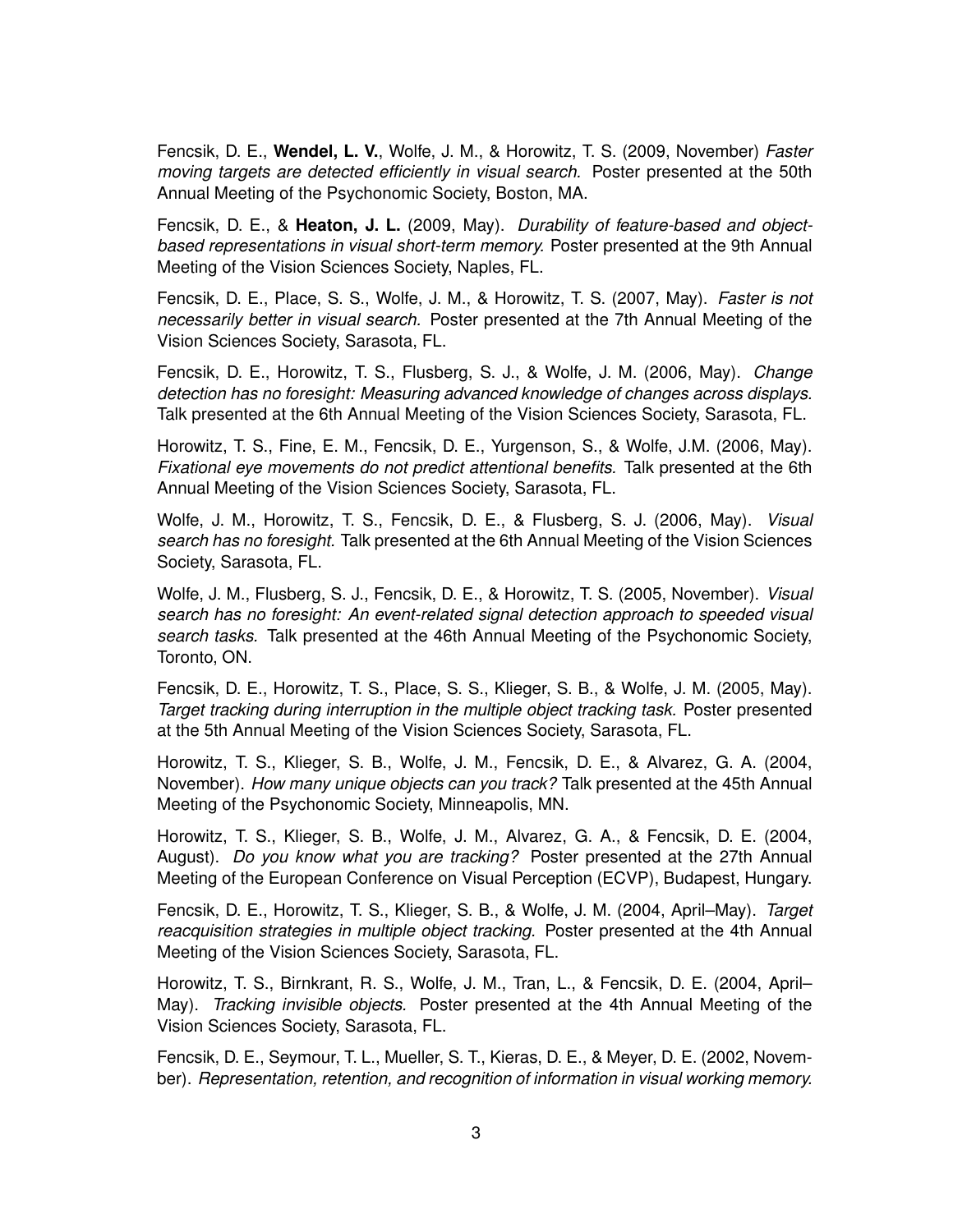Poster presented at the 43nd Annual Meeting of the Psychonomic Society, Kansas City, MO.

Meyer, D.E., Kieras, D. E., Schumacher, E. H., Fencsik, D., & Glass, J. M. B. (2001, November). *Prerequisites for virtually perfect time sharing in dual-task performance.* Paper presented at the annual meeting of the Psychonomic Society, Orlando, FL.

Gehring, W. J., & Fencsik, D. (1999, April). *Slamming on the brakes: An electrophysiological study of error response inhibition.* Poster presented at the annual meeting of the Cognitive Neuroscience Society, Washington, DC.

#### **Presentations at Regional/Local Conferences (CSUEB Students/Alumni are in bold)**

**Gill, N.**, & Fencsik, D. (2012, April). *Effects of disruptions on multiple object tracking.* Presented at the Annual California Cognitive Science Conference, Berkeley, CA.

**Gill, N.**, & Fencsik, D. (2011, May). *Effects of distraction on recovery time.* Presented at the UC Berkeley Psychology Undergraduate Research Conference, Berkeley, CA.

#### **Presentations at CSUEB (CSUEB Students/Alumni are in bold)**

Fencsik, D. (2012, May). *What happens when a driver looks away from the road: Measuring recovery from distractions during attention-demanding tasks*. Talk presented at the CSUEB Psychology Student Association Spring Lecture Series, Hayward, CA.

Fencsik, D., Place, S., **Johnson, M.**, & Horowitz, T. (2011, May). *Rapid recovery of moving targets following task disruption.* Poster presented at the CSUEB Faculty Research, Scholarship, and Creative Activity Poster Exhibit, Hayward, CA.

**Hassani, H.**, & Fencsik, D. (2011, May). *Motion search and motivation: A comparative study.* McNair Scholars Poster presented at the CSUEB Faculty Research, Scholarship, and Creative Activity Poster Exhibit, Hayward, CA.

Fencsik, D. (2010, May). *How do you handle disruptions to attention-demanding tasks?* Talk presented at the CSUEB Psychology Department Research Colloquium, Hayward, CA.

Fencsik, D. E., & **Heaton, J. L.** (2010, March). *Durability of feature-based and objectbased representations in visual short-term memory.* Poster presented at the CSUEB Faculty Research, Scholarship, and Creative Activity Poster Exhibit, Hayward, CA.

#### **Awards**

California State University, East Bay Faculty Support Grant, 2008, 2009, 2011, 2012

Psychology Professor of the Year, 2009, 2011

National Institutes of Health NRSA Postdoctoral Fellowship, 2004

Horace H. Rackham Dissertation Fellowship, 2003

National Science Foundation Graduate Fellowship, 1997